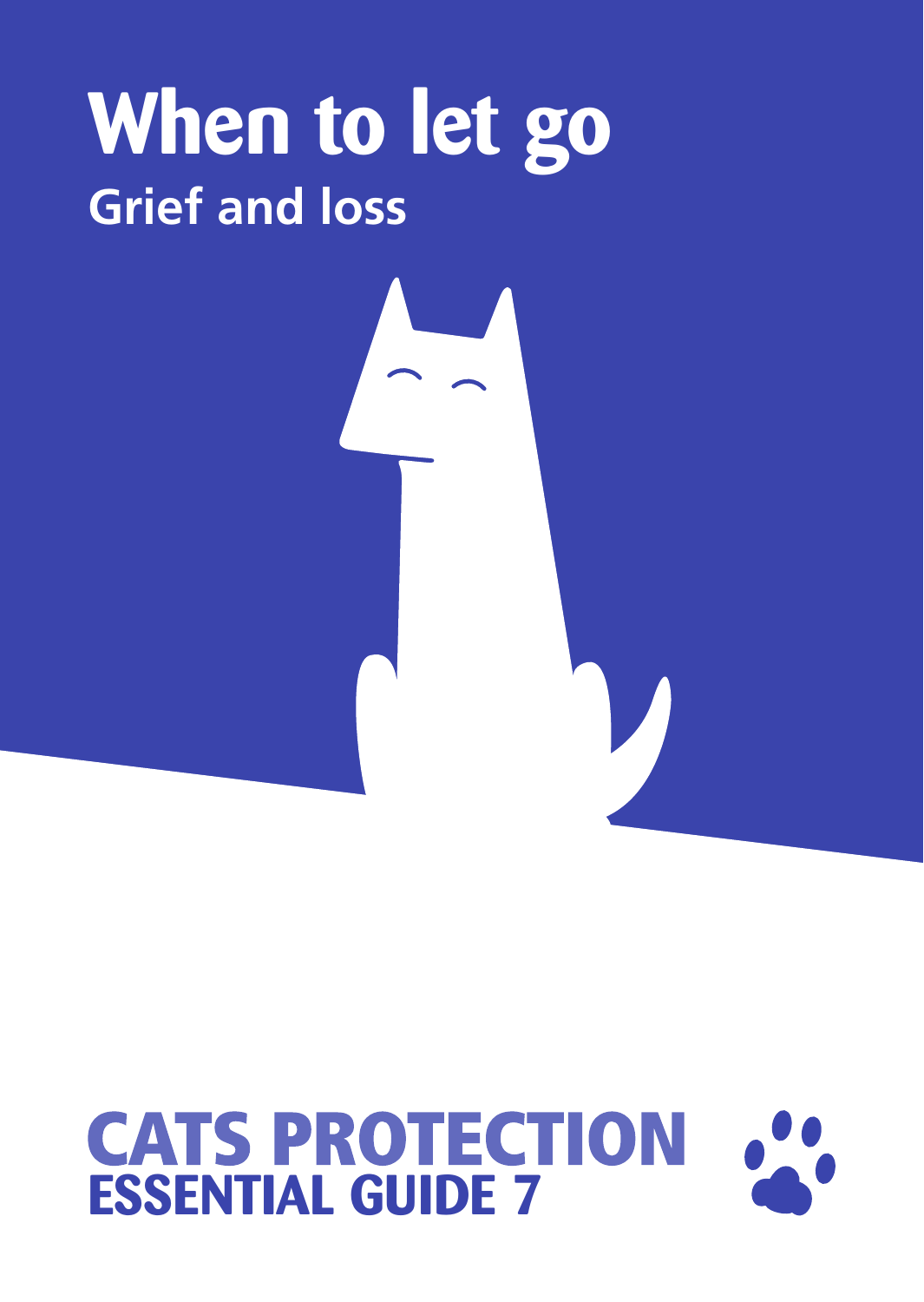The average life expectancy of a cat is around 14 years but many cats live well beyond this age. As a pet owner, it is important that you are able to assess your cat's quality of life in order to prevent suffering as they get older, or if they become ill.

### **Monitoring your cat**

You know your cat better than anyone, so you will soon notice any changes in their behaviour or health. You should monitor your cat's thirst and appetite, their body and coat condition, their behaviour and general demeanour and their toileting habits. If you become aware of any of the following, take your cat to the vet for a check up:

- **•** unusual lethargy or withdrawal
- **•** unexplained weight loss
- **•** lameness, reduced or altered mobility
- **•** any swelling, growth or wound
- **•** recurrent sneezing, coughing or laboured breathing
- **•** difficulty or pain when urinating
- **•** blood in either the urine or faeces
- **•** incontinence or more frequent urination
- **•** unusual discharge or bleeding from the eyes, nose or mouth
- **•** vomiting or diarrhoea that lasts for more than 24 hours
- **•** self-neglect or poor coat condition
- **•** reduced interest in food or drink, or increased drinking or a sudden ravenous appetite
- **•** signs of pain when touched
- **•** general discomfort or an inability to settle
- **•** no desire to move
- **•** reduced tolerance of people or other pets, reduced interest in play or other favoured activities, and general changes in behaviour, ie becoming more aggressive or withdrawn – these signs can be indicative of pain or an underlying health issue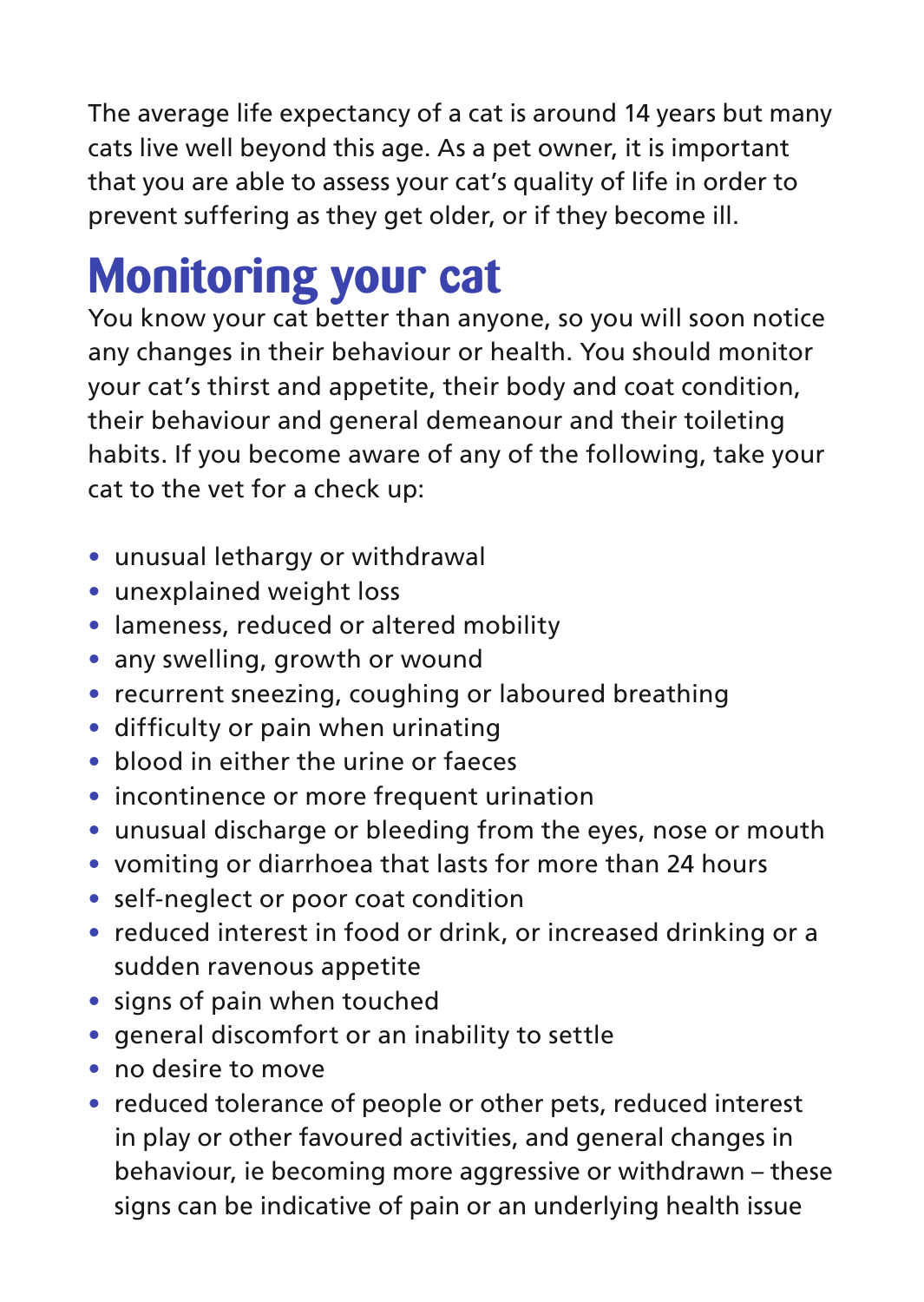Sometimes you may just notice that your cat has changed their routine or is not quite right rather than any of the specific signs above.

Your vet will examine your cat and recommend any further tests or treatments that may be needed. If the vet diagnoses an incurable disease, you will need to carefully consider the quality of your cat's life. Your vet will advise you whether drugs or treatment are available to extend your cat's life, but will only recommend this if your pet could still have a good quality of life.

The bond between owner and cat is very special, so it is understandable that you will want to keep your cat alive, even if their quality of life begins to deteriorate. However, if there comes a time when your cat is in continual pain, discomfort or distress, the most loving and courageous way you can show them how much you care is to end their suffering.

### **Assessing quality of life**

Illnesses are not the only form of suffering. You may also need to make an assessment of your cat's quality of life if they:

- **•** can no longer eat or drink normally
- **•** are unable to stand or move normally
- **•** have difficulty breathing properly
- **•** are badly injured in an accident
- **•** are incontinent
- **•** have an untreatable behavioural problem that leaves them feeling very unhappy
- **•** have any condition that causes uncontrollable pain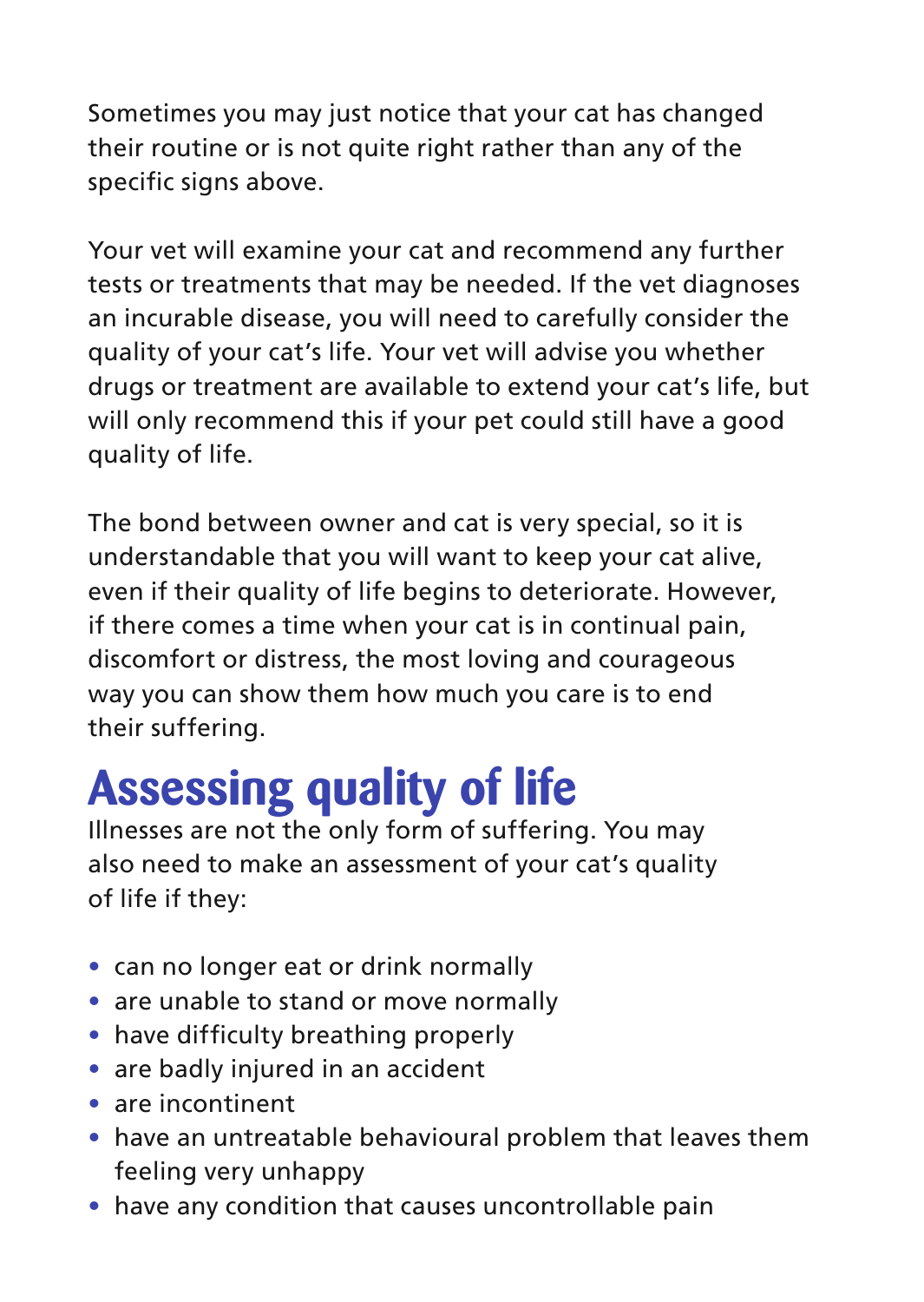To choose to have your pet euthanased is one of the most difficult decisions you will ever have to make as a pet owner. The guidance from your vet will be invaluable in making hard choices, but when there is no reasonable alternative, to allow your cat to die in peace and dignity is the kindest decision.

### **What is euthanasia?**

The word euthanasia comes from the Greek meaning a 'good death'. You may also hear of pets being 'put down' or 'put to sleep'. The primary purpose of euthanasia is to relieve suffering in a way which is as painless as possible.

### **How is euthanasia carried out?**

Discuss in advance with your vet whether you wish to be with your cat when they are euthanased. It may be less stressful for your cat if they can hear a familiar voice and have your presence to soothe them. However, it is easy to understand why some people feel it is just too difficult or that if they are frightened or anxious a cat may sense this and become upset. We are all different so the best advice is to do what you feel will be best for you and your cat.

Before euthanasia is carried out, you will be asked to sign a consent form. Your vet may shave the fur from a patch of skin on one of your cat's front legs and will then insert a needle into a vein. The vet will then administer a fatal overdose of a drug which makes your cat lose consciousness. If your cat is fearful or aggressive, they may be given a sedative before the injection to ensure their final moments are stress free. In some very sick or old cats, the veins may have collapsed and become difficult to locate so the injection may be given into another site.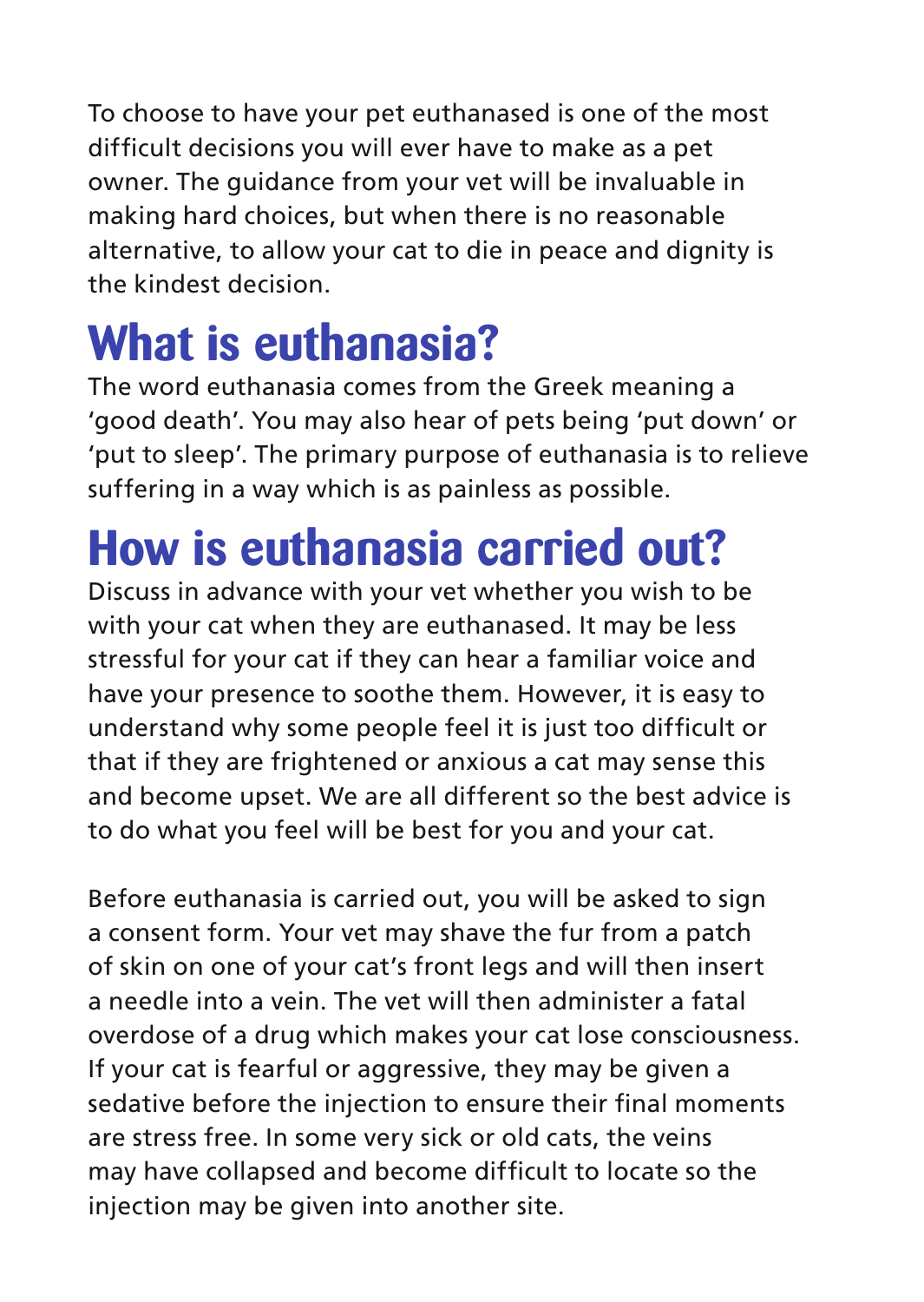Your cat will be asleep in a very short time and their breathing and heartbeat will stop a few seconds later. As your cat loses consciousness, they may take a deep breath, or gasp and occasionally there may be a brief involuntary twitching or spasm of muscles after death has occurred. This is quite normal and should not be mistaken for 'signs of life'. As the body relaxes, your cat's bowels or bladder may empty. Their eyes will not close.

Your vet will check for a pulse or eyelid reflex and may place your cat into a sleeping position. Don't be alarmed if your cat's lips are pulled back into a grimace, this is not a sign of pain, but is due to a relaxation of muscles.

### **After euthanasia**

Sometimes it isn't possible to make decisions about after-death care in advance. However, where it is possible it can be helpful to think about the options available when you are not in a state of distress surrounding the loss of your cat. There are a variety of options available regarding what you would like to do with your cat's body and how you might like to memorialise your cat. For example, deciding whether to bury or cremate your cat's body and the different options for each, which may depend on your circumstances and your veterinary surgery.

Talk to your veterinary practice to find out what options are available to you. Generally after death, pets are cremated or buried.

#### **Cremation**

Your vet can arrange for your cat to be cremated, or you can take their body to the pet crematorium yourself. Communal cremation and individual cremation is explained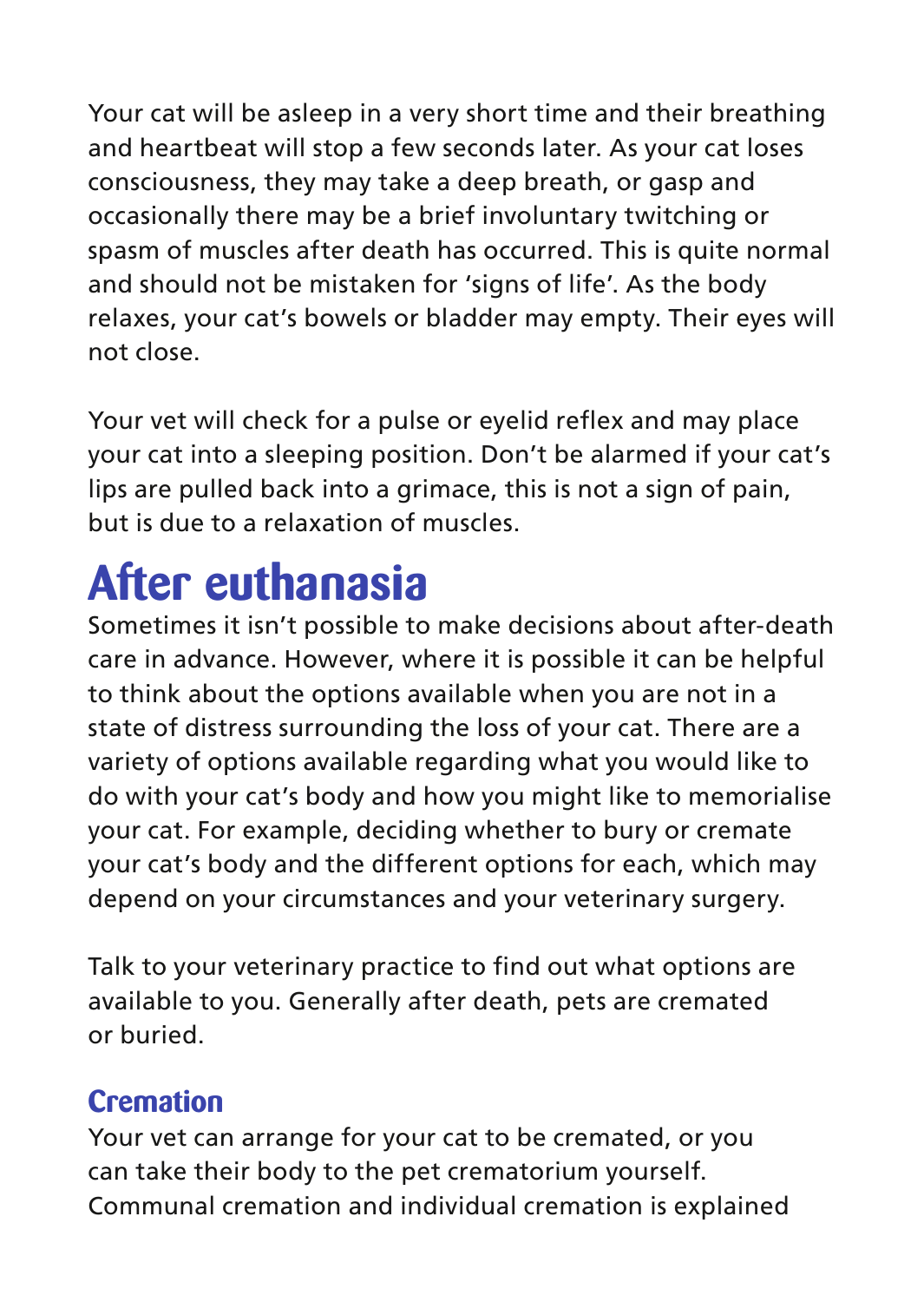below. You will need to inform your vet of your wishes at the time of euthanasia if you want your vet to arrange the cremation.

If your cat dies unexpectedly at home and you do not wish to bury them in your garden, contact your vet who can arrange cremation.

**Communal cremation**: This is where several animals are cremated together and the ashes will not usually be returned to the owner. Sometimes the ashes are scattered or buried on-site or may be taken elsewhere – the crematorium should be able to tell you what happens at their site if you wish to know. Many crematoria and cremation services will allow pet owners to visit them and see the facilities so that you can know exactly what will happen to your pet during cremation.

**Individual cremation**: This is a more personal option and you will usually have the option to have your cat's ashes returned to you. In an individual cremation a pet may be cremated in the crematory on its own or commonly on an individual tray with other pets on individual trays. If it is important to you that your cat is cremated individually then do ask about the process at the veterinary practice's preferred cremation service. You may be able to choose the type of container to have the ashes kept in. Some facilities may offer different designs – ask to see a brochure if possible so that you can choose.

Individual cremations are generally more expensive than communal cremations so do ask your veterinary practice about the costs involved. Please also be aware that collecting your pet's ashes can be a difficult thing to do. Some people are not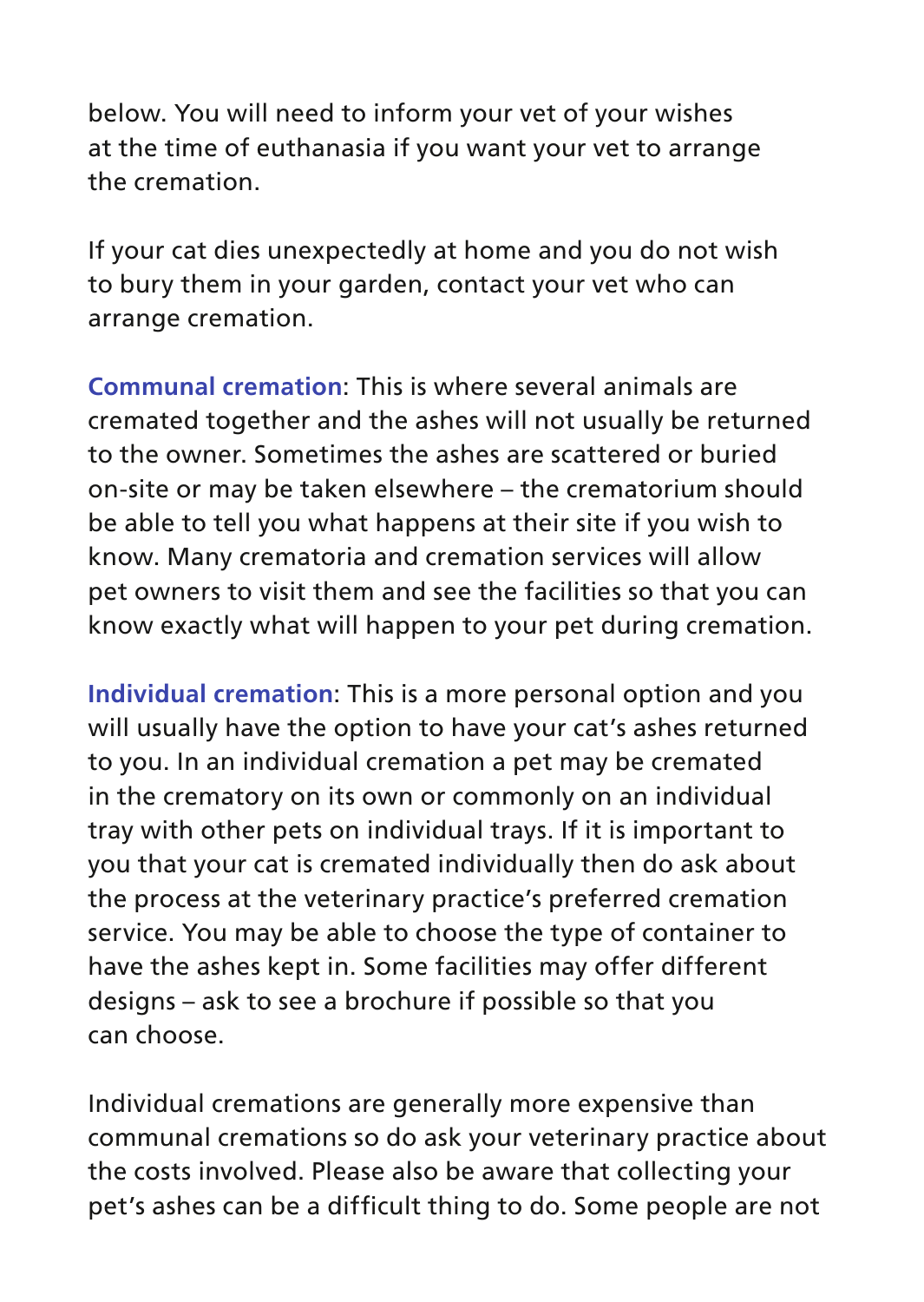able to collect their pet's ashes immediately as it feels too raw for them. Perhaps ask a friend or family member to come with you for support or to collect them on your behalf. Usually the veterinary practice or crematorium is happy to look after the ashes for a period of time until you feel able to collect them.

#### **Home burial**

Some people prefer to take their cat's body home to bury in the garden. There is no formal planning required for burying a cat at the home it lived in as long as you own the land and the vet has said that there is no risk to other animals or people. If in doubt, speak to your local authority.

The grave should be at least 1.25 metres deep and the site should be three metres away from water sources, cables and pipes where possible. This is because the drug used to euthanase can enter the environment and damage other life forms. Often people plant a bush or tree over the spot or place a pot or slab over the site to mark it. In any case, a heavy object should be placed on top of the site until the ground settles to deter scavenging animals from digging in that area.

The benefits of burying at home include being able to visit your cat at any time and you may feel closer to your cat being at home. However, you might think about whether you are likely to move home in the future and what this might mean in terms of either relocating your cat's remains or leaving them behind.

#### **Pet cemeteries**

Choosing a pet cemetery is another option if you don't have the facility to bury at home or do not want cremation. While it can be an expensive service, it is often very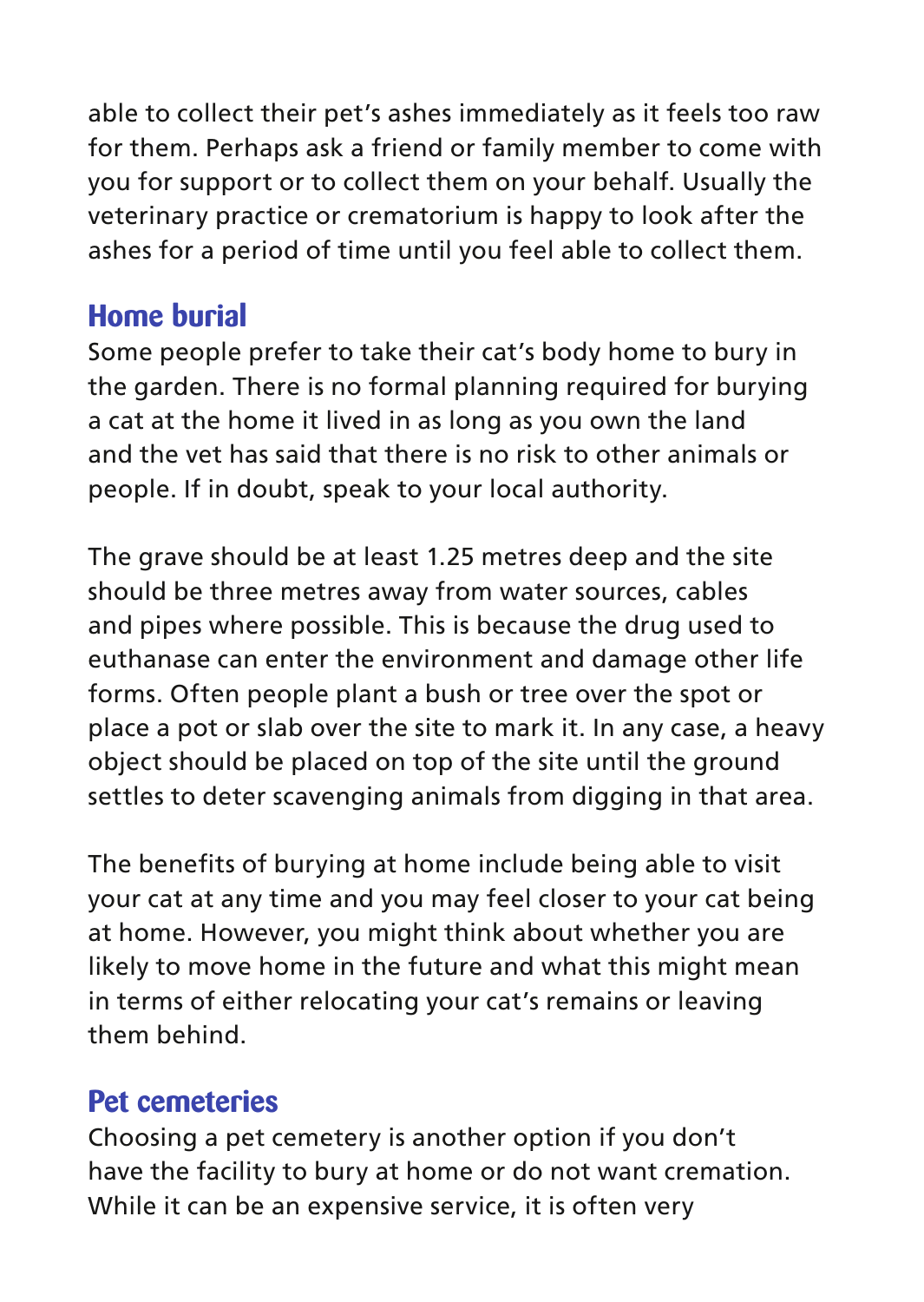personal. Most ceremonies can be accompanied by a short memorial service. Often costs will include purchase of the plot, an annual maintenance or rental fee and a coffin (which the cemetery may ask that you buy from them). Some cemeteries also have license to conduct human cremations and burials and this allows for you and your cat to be buried in close proximity and remain together after death.

### **Coping with your loss**

For many people the loss of their cat is as traumatic and emotionally challenging as the loss of any other family member. Whatever the circumstances of your loss, it is likely that you will be grieving. Grief is a unique and individual experience and while it is perfectly normal to grieve for the loss of a loved one, there is no normal way to grieve. neither is there a time limit on the process.

It may be that your beloved cat hasn't yet died and you are anticipating (perhaps dreading) their death; perhaps you have a very difficult decision to make and are struggling with how you will get through this. This type of situation often brings anticipatory grief – a type of grieving that starts even before your cat has died.

Losing a much-loved cat can be a very difficult experience and you may feel overwhelmed by thoughts and feelings as the world carries on around you. You may feel very alone in your grief, as if nobody will understand. Making the decision to end your cat's life can feel like a huge responsibility and may leave you with complicated feelings and thoughts as you grieve your loss and reflect over what has happened.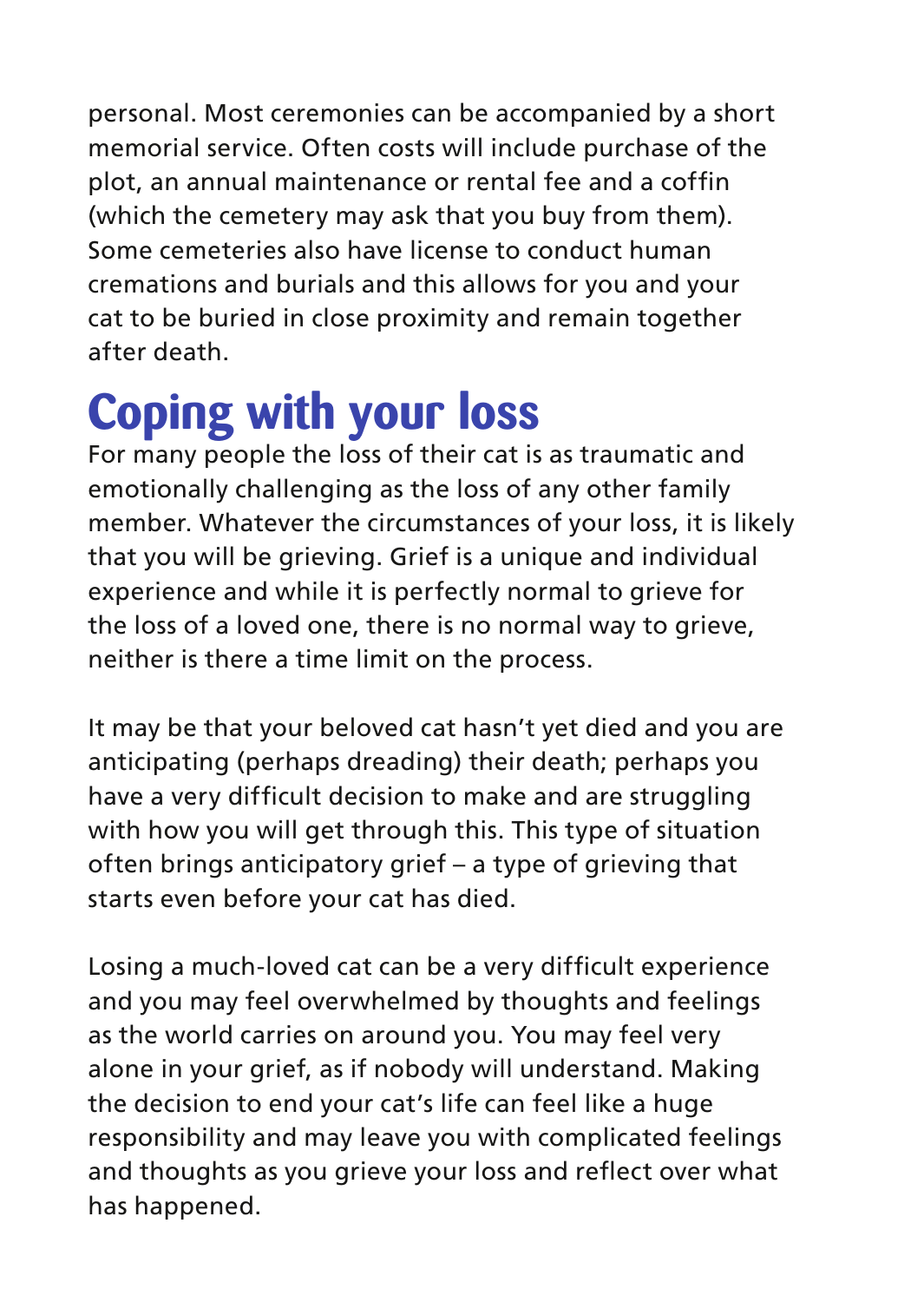Sharing how you feel with someone who understands how important your cat was to you can help you process your grief and cope with painful emotions. You could talk to a friend, family member or one of Cats Protection's trained volunteer listeners who can provide both emotional support and practical information. Our free and confidential Paws to Listen grief support line is available on the number below:



**T: 0800 024 94 94** 

It is important to note that if your grief becomes complex or prolonged and you feel you are not coping, you might find that speaking to a counsellor will help. Talk to your GP about finding a suitable counsellor for you.

### **Children and grief**

Losing a pet is often the first time that a child becomes aware of death. You are the best judge of how much information your children can handle about death and the loss of their pet. It is usually best to be honest with a child and explain the truth as clearly as you can. You may find by being direct with them about your pet's death, you may be able to address any fears and perceptions they have about death.

Try not to use phrases like 'put to sleep' – this can be confusing, especially for younger children. They might think their pet is resting and will wake up again later. It's also best not to tell them your cat has gone to live elsewhere, as your child might think it's their fault the cat has gone or might hope they return. Encourage your child to talk about their feelings and don't be afraid to share yours too, however don't force a child to talk about their emotions if they don't feel ready or able to.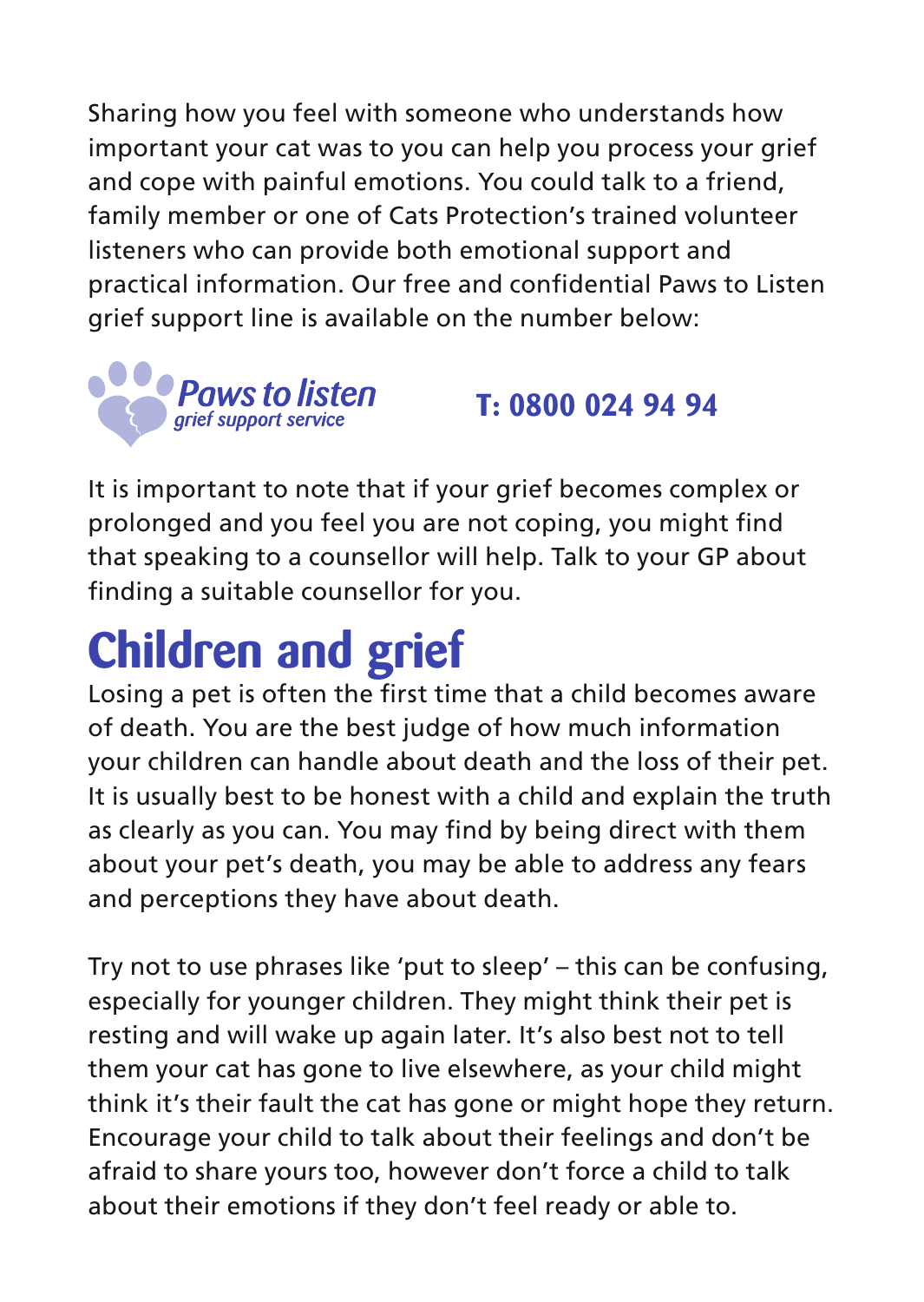Children may want time to say goodbye to their pet and seeing the body may help them understand what has happened. Marking the occasion with some kind of memorial such as a burial can be very therapeutic. Help them focus on the good memories they have with their cat and the special place they hold in their hearts. There are many ways to help children memorialise a pet. Involving your child in how to memorialise a deceased pet can be helpful.

### **Remember your pet**

There are many ways you can memorialise your cat. Here are a few options:

- **•** post a memorial for your pet on the internet, for example on Cats Protection's Memory Wall www.cats.org.uk/grief-memory-wall
- **•** planting a tree or flowers in the garden or in a pot
- **•** making a memory box containing toys, collar, etc. or a memory collage of pictures
- **•** having a portrait made of the pet children may find it helpful to draw their pet or write stories about them
- **•** write about your cat, or perhaps write a letter/blog as a way of saying goodbye
- **•** having a plaque or stone made with the pet's name on it – perhaps with their date of birth and death
- **•** keep the ashes in an urn in a special place at home perhaps next to a photograph of your pet
- **•** some vets will take a paw print for you after euthanasia – either with ink or in a cast
- **•** treasure your memories remember the good times and the joy your cat brought you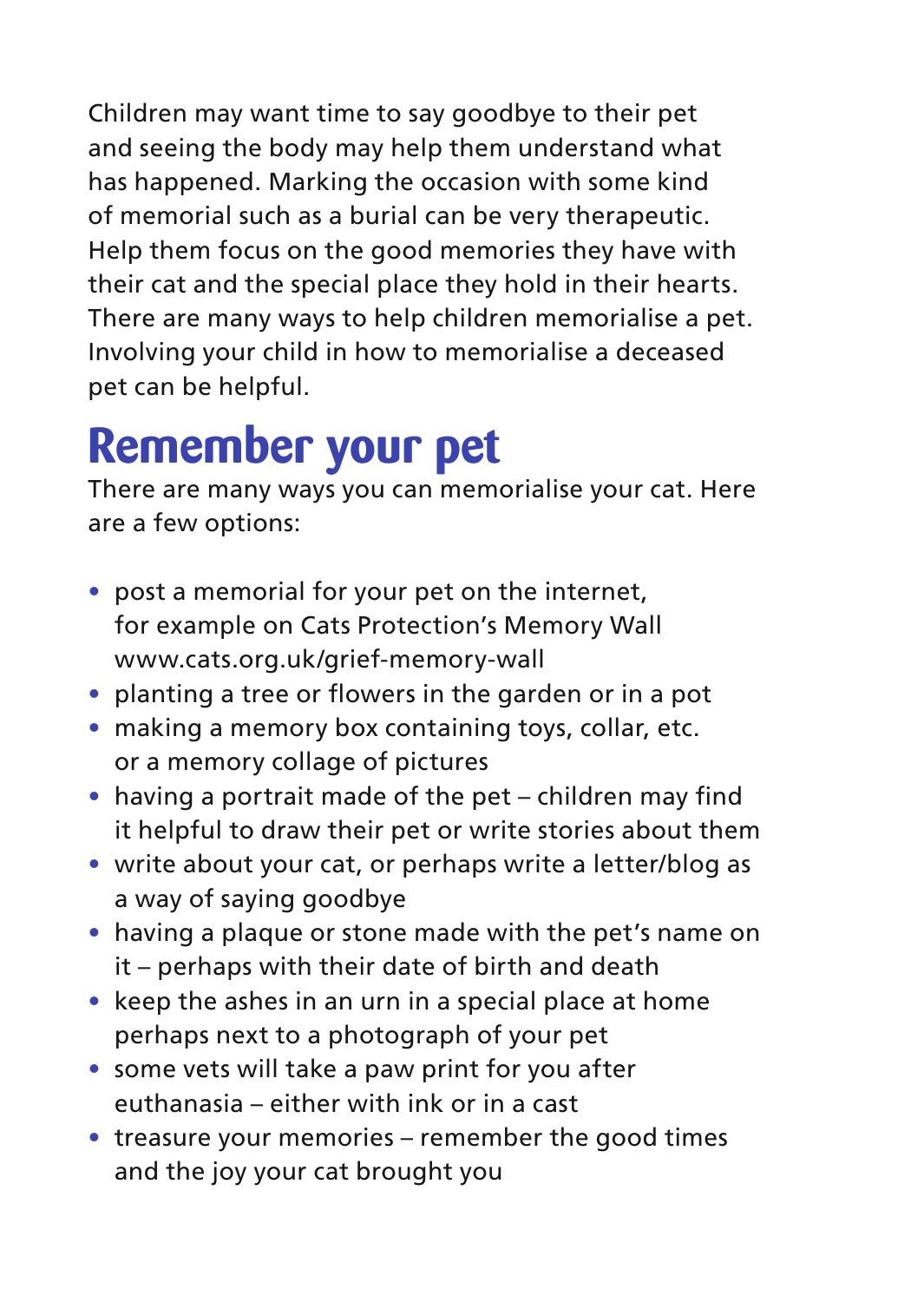### **Getting another cat**

The decision to get another cat is entirely personal. You may find you want another one almost immediately or that you need time to come to terms with your loss. If your cat has had an infectious illness, your vet may advise you to wait a period of time before getting another cat in case the infection remains in your home.

Cats, like humans, are all individuals. Although your relationship with any new cat will be just as rewarding, they will not be the same as your previous cat and this may take some time to get used to.



**For more information Take a look at our website for more information on grief and loss at www.cats.org.uk/grief**